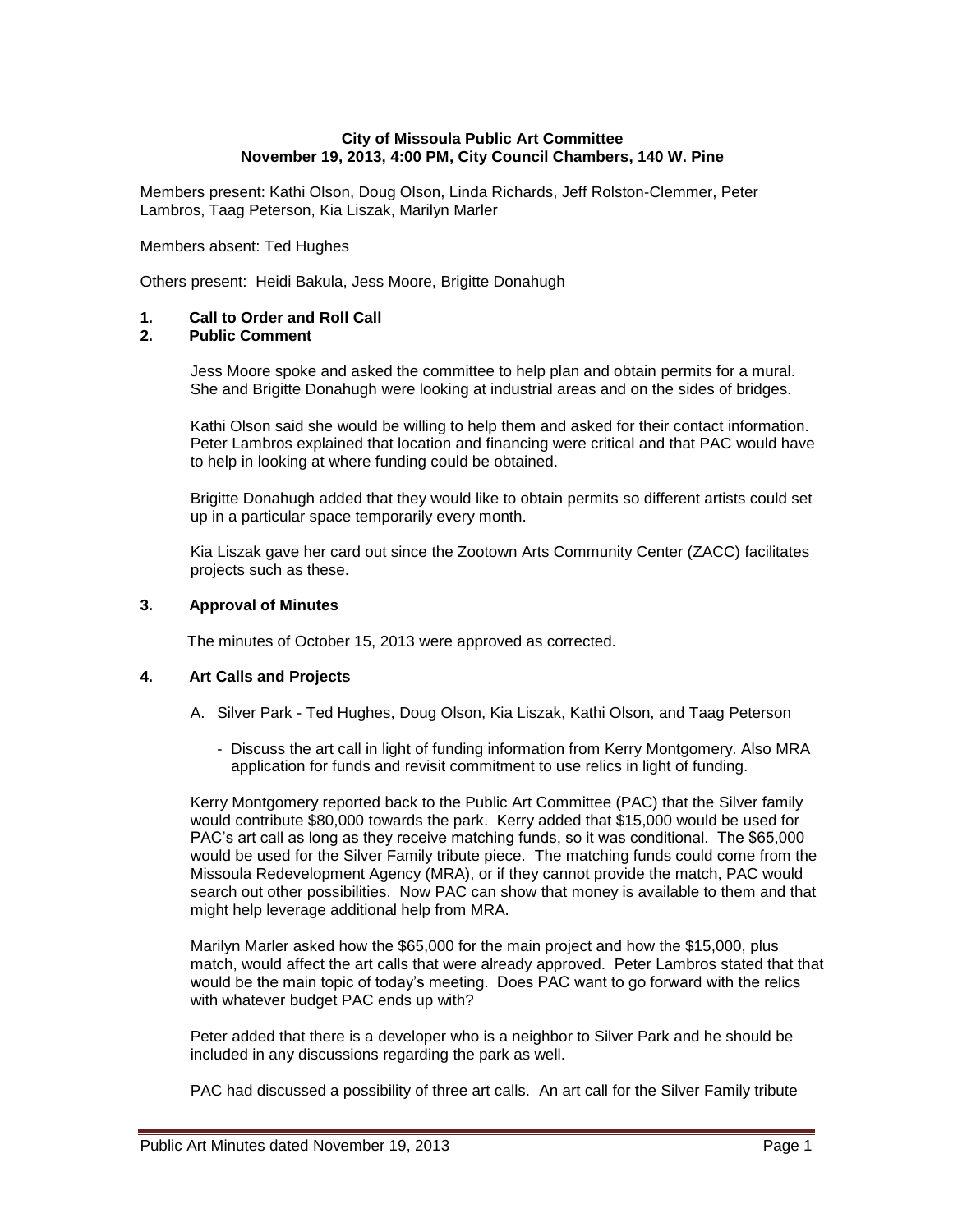piece, an art call for the relics, and a separate third art call if funding permitted.

Peter suggested keeping the \$50,000 intact for one call even if two different sites were used. The Working group should discuss this.

Ted will take the lead on verbiage for the art call. The Silver Family's tribute piece would be under their discretion with help from PAC and they would also be included in the discussion of the relic piece respecting that the money was donated by them.

Doug Olson added that Ed and Leslie Weatherby, who represent the developer, would also like to be on the selection committee.

There were questions about whether the art calls should be done separately or at the same time and if the same working group should be responsible for both. It would be easier for an artist to choose between either call at the time they want to submit.

Peter stated that there seemed to be a consensus of the committee to use the same working group for both art calls and to do both calls at the same time.

Peter explained the next step would be for the working group to draft a letter to MRA for the match. If MRA is not agreeable then PAC would proceed with the \$50,000. He also wants to meet with members of the foundation so the committee and the Silver family all have the same expectations for each art call.

Marilyn asked about the next MRA meeting and the comfort of the Silver family to put out a donor press release for the park for some recognition.

Peter offered that if he had the letter in hand he would go to the MRA meeting on the following day. A few members of the working group would meet after the meeting tonight and discuss points for a letter.

B. Traffic Signal Boxes (TSB) – Kathi Olson, Linda Richards, Jeff Rolston-Clemmer

Kathi Olson reported that the TSB program received \$6000 in neighborhood grants, three from the Grant Creek Neighborhood Council and three from the university. In February or March of 2014 an art call would be posted for eight traffic signal boxes. Currently 39 of 72 boxes have been completed.

The Traffic Signal Box at Paxson and Brooks is now completed and the vinyl is installed.

C. Park Place

– Discuss signing off on artist's polishing work.

Peter Lambros stated that all the polishing is finished and he wants a motion to approve the sculpture as finished and to pay the artist. Marilyn Marler made the motion for approval and Kathi Olson seconded the motion.

The motion carried unanimously on a voice vote.

D. Pineview Park Update – Linda Richards, Kathi Olson, Jeff Rolston-Clemmer, Ted **Hughes** 

Ted Hughes came up with a list of 3D artists, he also visited Danny Krause's studio and saw his art.

Linda Richards contacted five of the artists on Ted's list and received photos from two.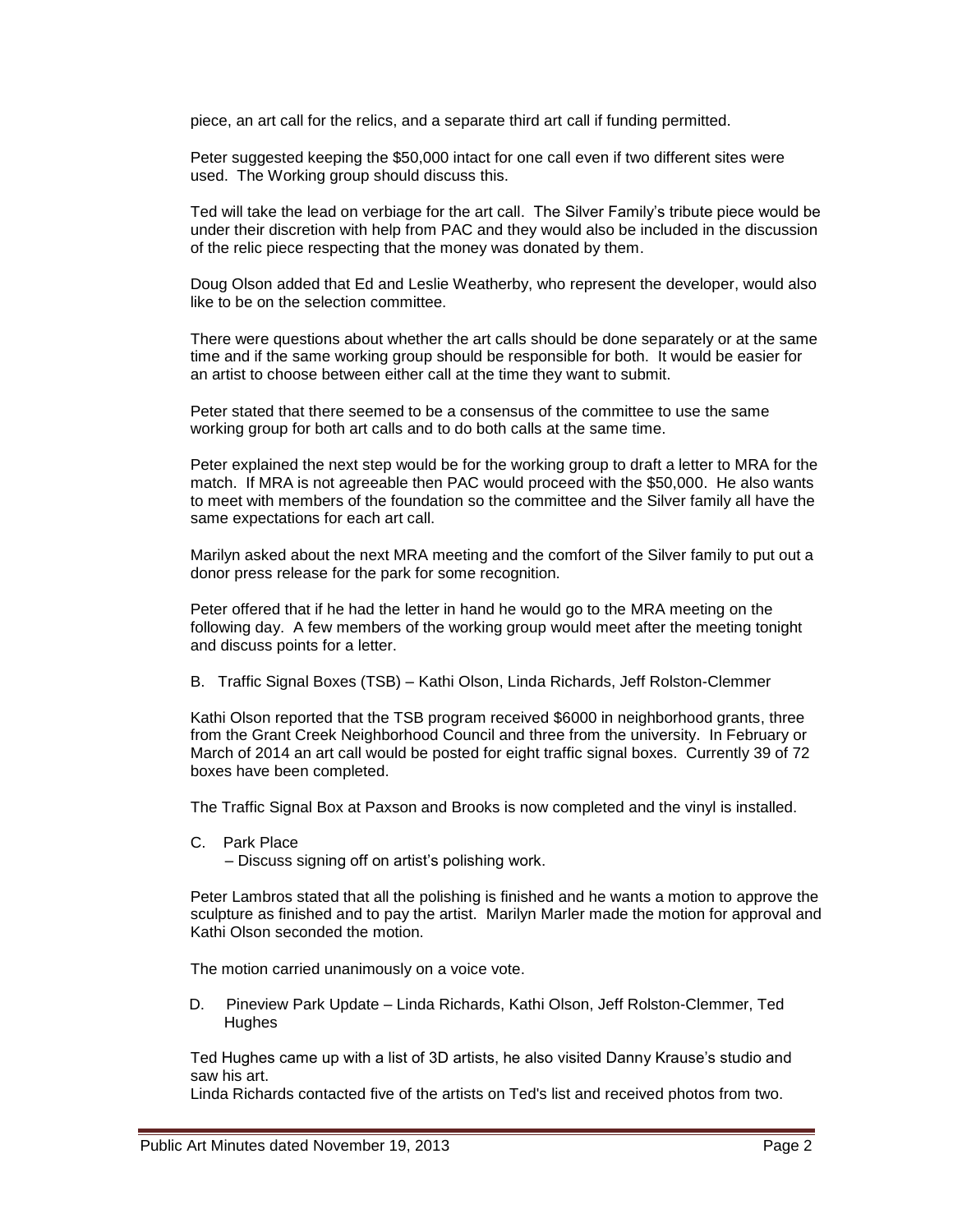One community member from the Rattlesnake neighborhood contributed \$4,500 to the art call. There was also the possibility of other business owners in the Rattlesnake area contributing.

Kathi Olson said she will revise the art call and it will go out in January. Most likely it will be a limited invitational art call for western Montana.

# **5. Reports**

- A. Protocol Peter Lambros, Doug Olson, Kathi Olson, Marilyn Marler [History](http://missoula.siretechnologies.com/sirepub/item.aspx?itemid=14984) - Nothing new to report.
- B. Budget Kathi Olson, Marilyn Marler, Doug Olson, Ted Hughes [History](http://missoula.siretechnologies.com/sirepub/item.aspx?itemid=14985) - Discuss the working group's conclusions of reserves.

Peter Lambros asked if the working group was able to look into how much money PAC had in reserves. Kathi Olson said she was unable to connect with someone in Finance, but she was given a copy of PAC's budget and passed it out to the committee. Kathi explained that up to 20% of the budget can be held for Percent for Art calls although this has only been done once since the artists are given as much money as possible. Also, \$24,000 is budgeted for administration and maintenance.

Peter stated the next step was to figure out how much to keep in reserve for maintenance. Peter asked for Ted Hughes' input on that question. The group then discussed past projects, the costs, and the cost for restoration due to vandalism or disrepair and it was dependent upon the individual project.

Marilyn Marler asked if there was a line item for PAC funds in the city budget. Linda Richards and Kathi indicated no that PAC was not given yearly funding by the city; the money is raised by Percent for Art.

| C. | Long Range Planning<br>- Nothing new to report.                                         | History        |
|----|-----------------------------------------------------------------------------------------|----------------|
| D. | Staffing - Linda Richards, Kia Liszak, Jeff Rolston-Clemmer<br>- Nothing new to report. | <b>History</b> |

E. Public Art Guide - Kathi Olson, Ted Hughes, Linda Richards [History](http://missoula.siretechnologies.com/sirepub/item.aspx?itemid=14988) - Nothing new to report.

## **6. Outreach and Relationships**

A. Discuss MPAC Website Content for Artists – Nothing new to report.

## **7. Miscellaneous and On-going Business**

- A. Donating Art to Splash Nothing new to report.
- B. Wayfinding Nothing new to report.

# **8. Announcements, News and Upcoming Events**